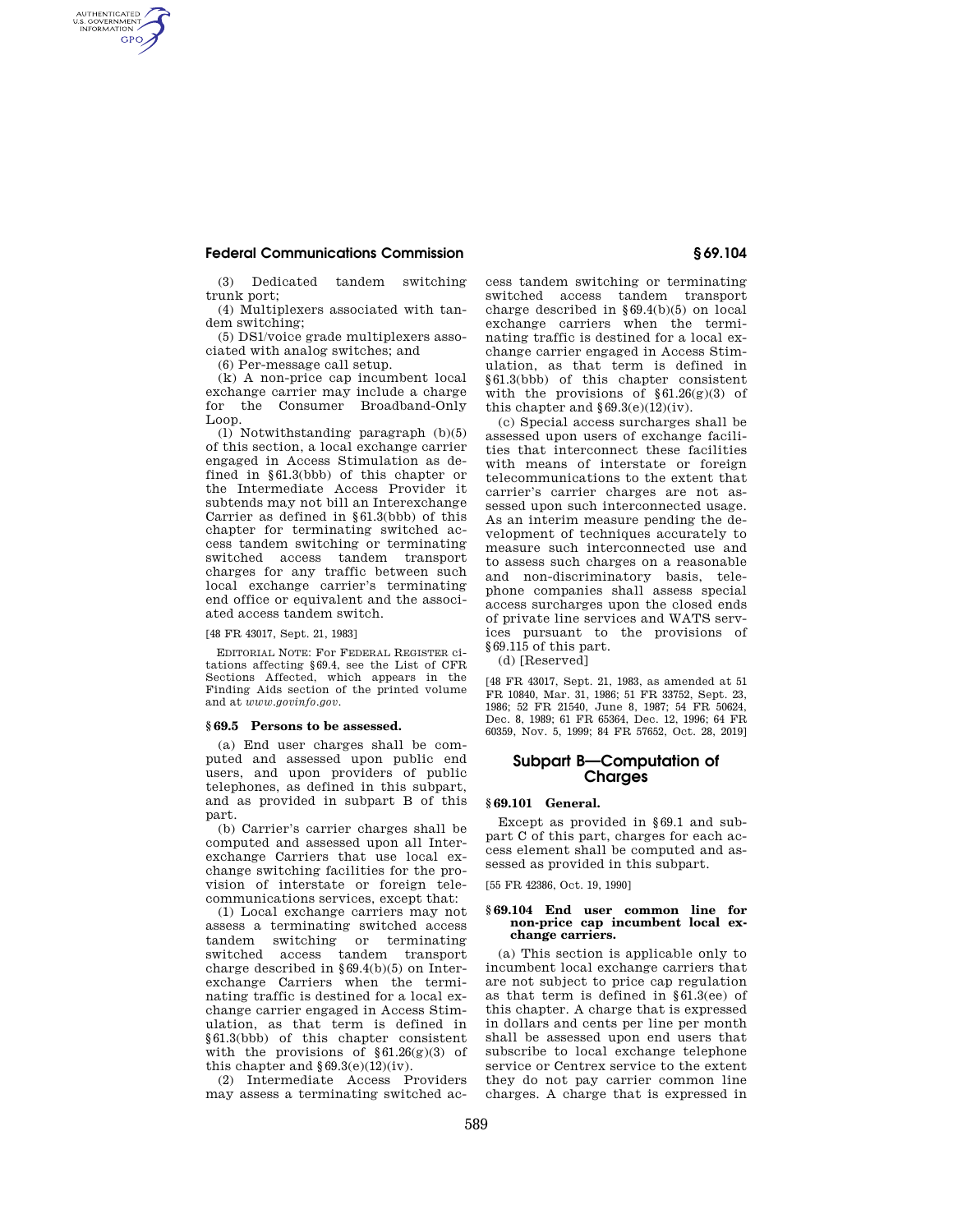dollars and cents per line per month shall be assessed upon providers of public telephones. Such charges shall be assessed for each line between the premises of an end user, or public telephone location, and a Class 5 office that is or may be used for local exchange service transmissions.

(b) Charges to multi-line subscribers shall be computed by multiplying a single line rate by the number of lines used by such subscriber.

(c) Until December 31, 2001, except as provided in paragraphs (d) through (h) of this section, the single-line rate or charge shall be computed by dividing one-twelfth of the projected annual revenue requirement for the End User Common Line element by the projected average number of local exchange service subscriber lines in use during such annual period.

 $(d)(1)$  Until December 31, 2001, if the monthly charge computed in accordance with paragraph (c) of this section exceeds \$6, the charge for each local exchange service subscriber line, except a residential line, a single-line business line, or a line used for Centrex-CO service that was in place or on order as of July 27, 1983, shall be \$6.

(2) Until December 31, 2001, the charge for each subscriber line associated with a public telephone shall be equal to the monthly charge computed in accordance with paragraph  $(d)(1)$  of this section.

(e) Until December 31, 2001, the monthly charge for each residential and single-line business local exchange service subscriber shall be the charge computed in accordance with paragraph (c) of this section, or \$3.50, whichever is lower.

(f) Except as provided in §54.403 of this chapter, the charge for each residential local exchange service subscriber line shall be the same as the charge for each single-line business local exchange service subscriber line.

(g) A line shall be deemed to be a residential line if the subscriber pays a rate for such line that is described as a residential rate in the local exchange service tariff.

(h) A line shall be deemed to be a single line business line if the subscriber pays a rate that is not described as a residential rate in the local exchange

**§ 69.104 47 CFR Ch. I (10–1–20 Edition)** 

service tariff and does not obtain more than one such line from a particular telephone company.

(i) The End User Common Line charge for each multi-party subscriber shall be assessed as if such subscriber had subscribed to single-party service.

 $(j)$ – $(l)$  [Reserved]

(m) No charge shall be assessed for any WATS access line.

(n)(1) Except as provided in paragraphs (r) and (s) of this section, the maximum monthly charge for each residential or single-line business local exchange service subscriber line shall be the lesser of:

(i) One-twelfth of the projected annual revenue requirement for the End User Common Line element divided by the projected average number of local exchange service subscriber lines in use during such annual period; or

(ii) \$6.50.

(2) In the event that GDP-PI exceeds  $6.5\%$  or is less than  $0\%$ , the maximum monthly charge in paragraph  $(n)(1)(ii)$ of this section will be adjusted in the same manner as the adjustment in §69.152(d)(2).

(o)(1) Except as provided in paragraphs (r) and (s) of this section, the maximum monthly End User Common Line Charge for multi-line business lines will be the lesser of:

(i) \$9.20; or

(ii) One-twelfth of the projected annual revenue requirement for the End User Common Line element divided by the projected average number of local exchange service subscriber lines in use during such annual period;

(2) In the event that GDP-PI is greater than 6.5% or is less than 0%, the maximum monthly charge in para $graph (o)(1)(i)$  of this section will be adjusted in the same manner as the adjustment in  $$69.152(k)(2)$ .

(p) Beginning January 1, 2002, nonprice cap local exchange carriers shall assess:

(1) No more than one End User Common Line charge as calculated under the applicable method under paragraph (n) of this section for Basic Rate Interface integrated services digital network (ISDN) service.

(2) No more than five End User Common Line charges as calculated under